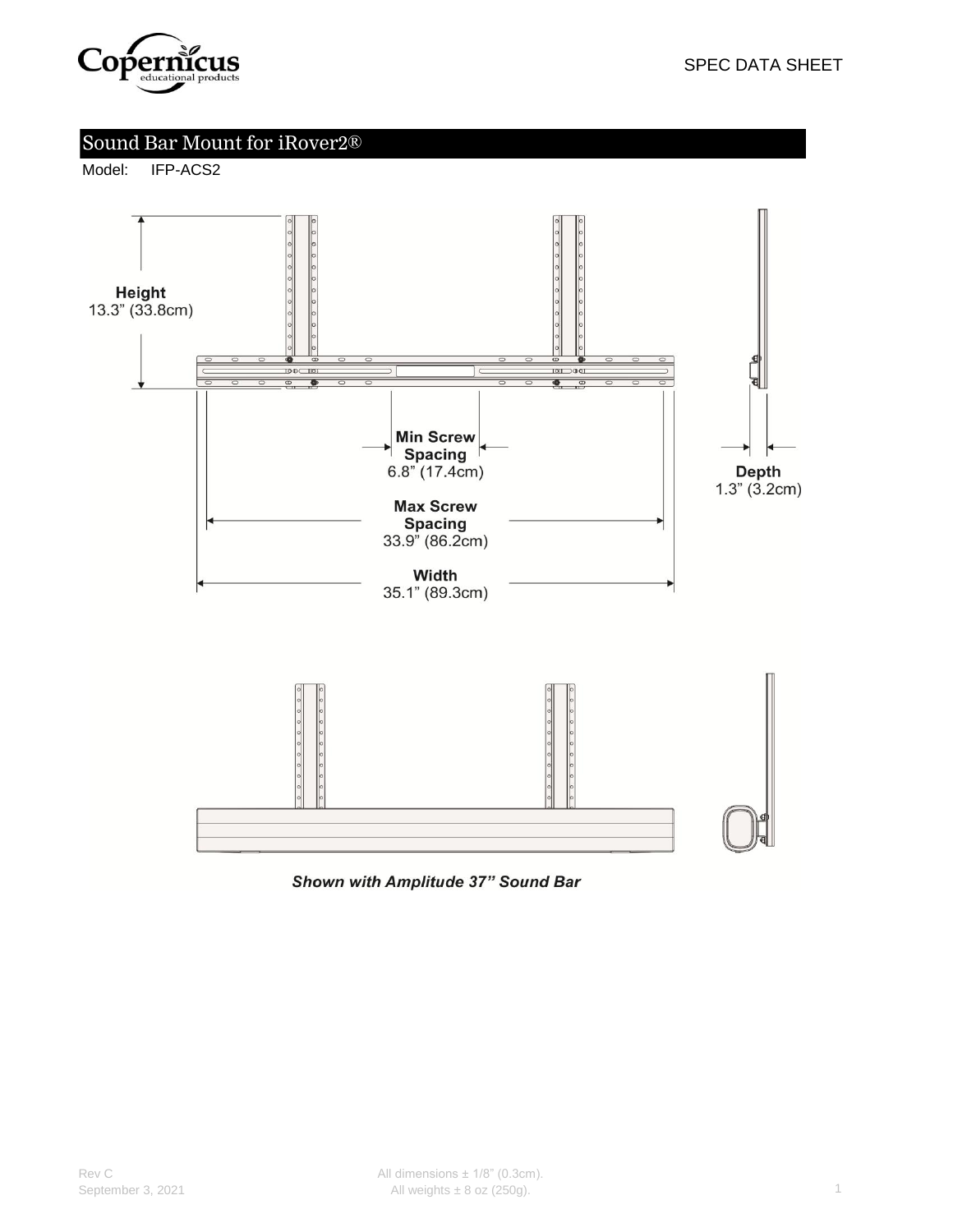

### Sound Bar Mount for iRover2®

Model: IFP-ACS2

### **Warranty:**

Five-year warranty

### **Physical Specifications:**

\*measurements do not include sound bar 10.6" H x 35.1" W x 1.3" D (27.0cm H x 89.3cm W x 3.2cm D)

#### **Sound Bar Compatibility:**

- Maximum Sound Bar Weight: 10lbs
- Maximum Mounting Screw Spacing: 33.9" (66cm)
- Supported Mounting Screw Sizes: M5, M6 (1/4")

 *(Can fit up to M8 (5/16") screws but requires larger washers, & lock washers)*

#### **Sound Bar Mount Adjustments:**

- This sound bar can be installed above or below your flat panel.

- Please note for flat panels +84" and larger you may only be able to mount the sound bar above or below, but not in both positions. This is due to the VESA holes being located off center on the back of some flat panels.

#### **Product Compatibility:**

| <b>SKU</b>     | <b>Product Name</b>                                                           | <b>Supported (Yes/No)</b>         |
|----------------|-------------------------------------------------------------------------------|-----------------------------------|
| <b>IFP300</b>  | iRover2® for Interactive Flat Panels                                          | No.                               |
| <b>IFP500</b>  | iRover2 <sup>®</sup> for Interactive Flat Panels (1st Gen.)                   | No - see next page for<br>details |
| <b>IFP500</b>  | iRover2 <sup>®</sup> for Interactive Flat Panels (2nd Gen.)                   |                                   |
| <b>IFP550</b>  | iRover2® for Interactive Flat Panels - Base Model                             | Yes                               |
| HAWM,<br>HAWM1 | iRover2 <sup>®</sup> Height-adjustable Wall Mount for Interactive Flat Panels |                                   |
| FPE100         | iRover2 <sup>®</sup> Interactive Flat Panel Easel                             |                                   |